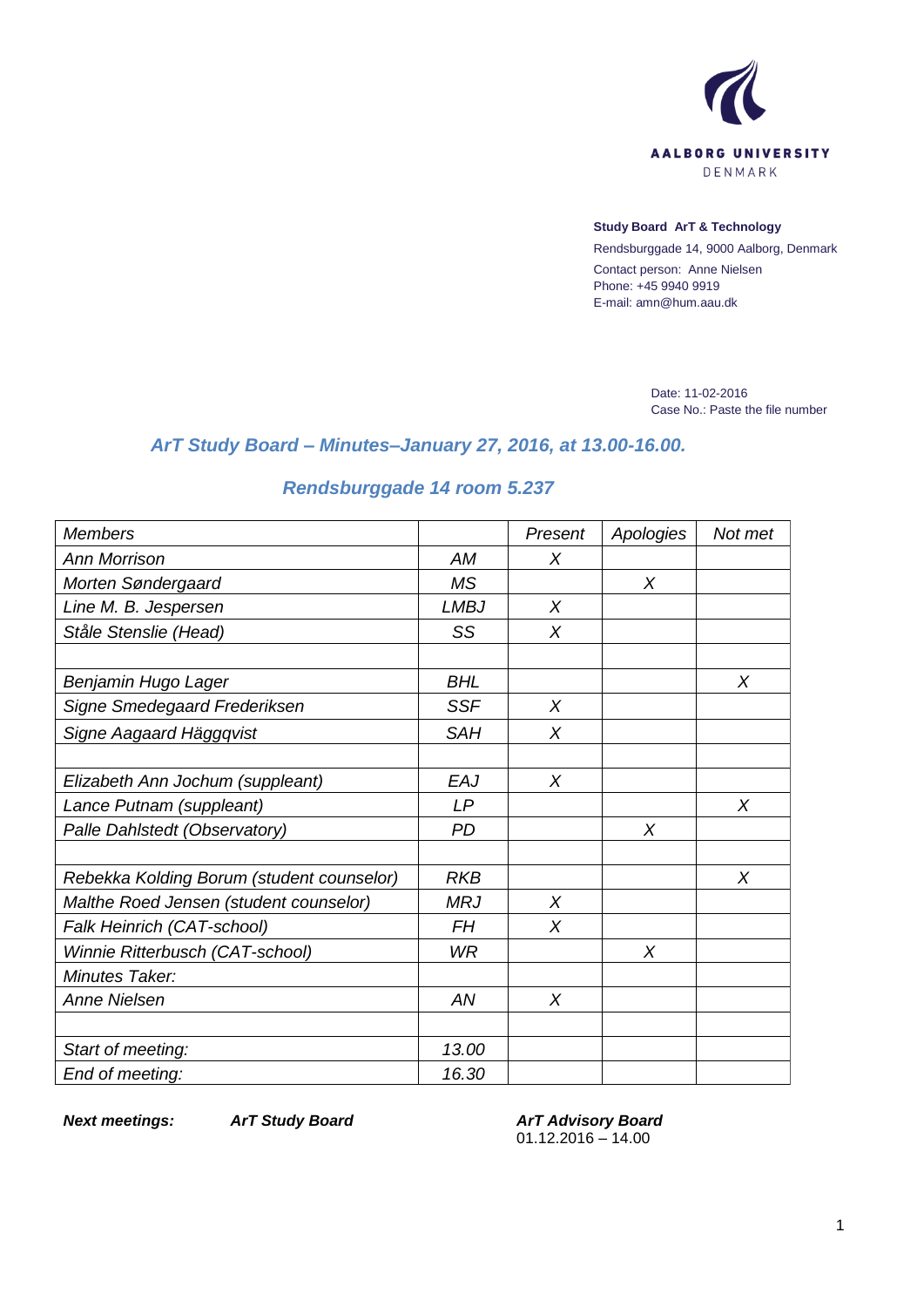

| Item. | Subject:                                                                                                                                                                                                                                                                                                                                                                                              |
|-------|-------------------------------------------------------------------------------------------------------------------------------------------------------------------------------------------------------------------------------------------------------------------------------------------------------------------------------------------------------------------------------------------------------|
| 1.    | Approval of Agenda 27.01.2016                                                                                                                                                                                                                                                                                                                                                                         |
|       | Approved                                                                                                                                                                                                                                                                                                                                                                                              |
| 2.    | Approval of Minutes - meeting 16.12.2015.                                                                                                                                                                                                                                                                                                                                                             |
|       | Approved                                                                                                                                                                                                                                                                                                                                                                                              |
| 3.    | News:                                                                                                                                                                                                                                                                                                                                                                                                 |
|       | <b>Head of Study (SS)</b><br><b>Game Scope</b>                                                                                                                                                                                                                                                                                                                                                        |
|       | Collaboration with Game Scope - August 2016.<br>Festival aimed on Digital Business. As it is outside our semester, they need to work with students on<br>volunteer basis. Interesting collaboration, but not possible for any supervisor.<br>SS urge Stine to contact the students through Facebook.<br>11.02.2016 - at 19.00-23.00 - Station Rose, Guest lecture for students - Event at Platform 4. |
|       | 18.02.2016 - at 10.00-12.00 - Michelangelo Pistoletto - Lecture at Utzon<br>Both will be announced in moodle.                                                                                                                                                                                                                                                                                         |
|       | - Relate (SS)                                                                                                                                                                                                                                                                                                                                                                                         |
|       | Agnes Meyer Brandis - March/April Obel Lecture - Date and Place TBA.                                                                                                                                                                                                                                                                                                                                  |
|       | - Students (SAH)                                                                                                                                                                                                                                                                                                                                                                                      |
|       | There are problems by lending keys for the bikes and for the lockers in the LABS.<br>FH will contact Head of IT-Department to make a solution by borrowing keys and other stuff in the<br>LABS.<br>Proposal to tighten up on the content of the report structure – SAH will make a memo to the next study                                                                                             |
|       | board meeting.<br>Practice Based Work – how to be examined – and the projects. Will be discussed on a teachers meet-<br>ing in the beginning of the spring semester.                                                                                                                                                                                                                                  |
|       | - Students Supervisors (MRJ/RKB)                                                                                                                                                                                                                                                                                                                                                                      |
|       | Nothing                                                                                                                                                                                                                                                                                                                                                                                               |
|       | - CAT-school (FH/WRB)                                                                                                                                                                                                                                                                                                                                                                                 |
|       | Nothing                                                                                                                                                                                                                                                                                                                                                                                               |
| 5.    | <b>Collaboration with Aalborg Kommune (LMBJ)</b>                                                                                                                                                                                                                                                                                                                                                      |
|       | Jeppe Fing, Planning Department of Activities in Aalborg Kommune suggests that ArT enter into a<br>formal, long-term and strategic collaboration with them - he suggests that one VIP from ArT that could<br>be the contact person, about activities in public/municipality space.                                                                                                                    |
|       | The collaboration should include regular meetings (maybe 3 a year) where both parties can inform and                                                                                                                                                                                                                                                                                                  |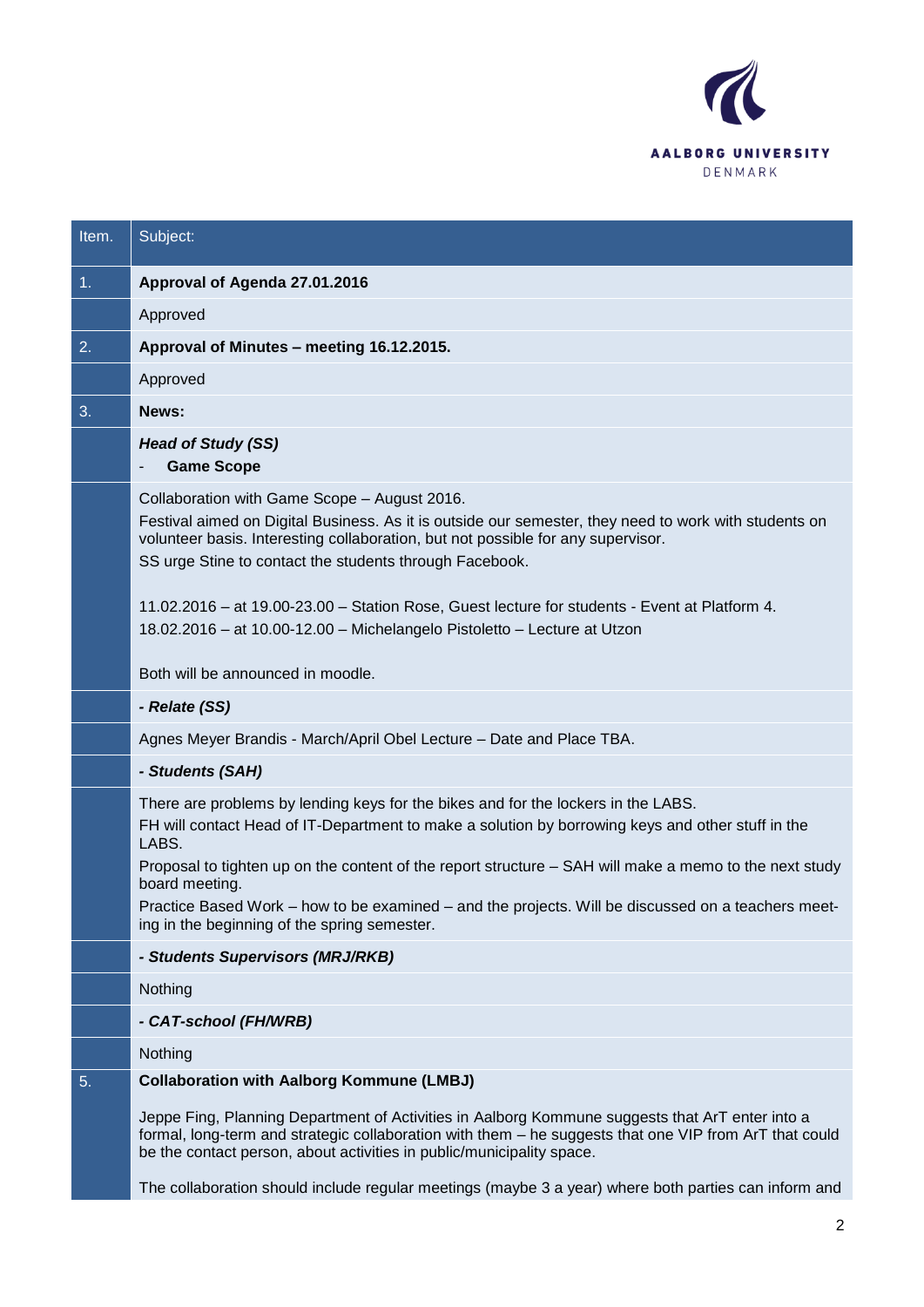

update each other about relevant initiatives and new projects, and we can decide on future projects. By coordinating the collaboration in a more formal way, we believe we can streamline the processes regarding getting relevant permissions, AK can fund/support some projects economically, and the students get an opportunity to get qualified feedback.

The suggestion of a formalized collaboration comes out of a wish and a hope at AK to see projects of a higher quality in terms of robustness, so that the projects actually can be exhibited in open space for longer than just our two days of exhibition. It is important for me to stress, that this was not formulated as any kind of critique of earlier projects, but as a very constructive input and extended hand to us, since we often have produced projects that have had a short life, due to lack of proper materials (funding issue), unavailable/borrowed equipment etc.

This semester both ArT2 and ArT4 collaborate with AK about sites in the city, but all other semesters could benefit from such collaboration. The collaboration could also include projects relating to empty houses/shops as gallery spaces, lightning, sound, community projects... the list is long – so it is not focused on public open space either.

For the new study board to decide.

## 6. **Semester Guides Spring 2016. ArT2, ArT4 and ArT6**

## ArT2

20 ECTS Modules + 2 \* 5 ECTS Modules.

This year there will not be any external cooperation – besides finding a place in the city. Still some missing lessons that have to be put up.

Accepted with the comment about missing lesson.

## ArT4

20 ECTS Modules + 2 \* 5 ECTS Modules.

Planning the DGI-event in summer 2017. The site to work at the harbor is still not set – could be in agreement with the students.

Still some mission lessons that have to be put up.

Suggestion that ArT-Lab staff participate in the study trip to Steneby.

Accepted with the comment about missing lesson.

### ArT6

A more clear and detailed description of the project to be sure that the students know what are expected for the project. Guideline in finding projects that fits the content in the study regulation. Exampels of projects is missing.

SSF make the comment about some of the literature is the same as the literature they have had before – it might not be the same content – but coordinator has to be aware of it.

Module 29 has to be clear in the description.

#### Programming 4

Looks like it is the same content that has been taught at ArT5. AM will contact the teacher to make

3